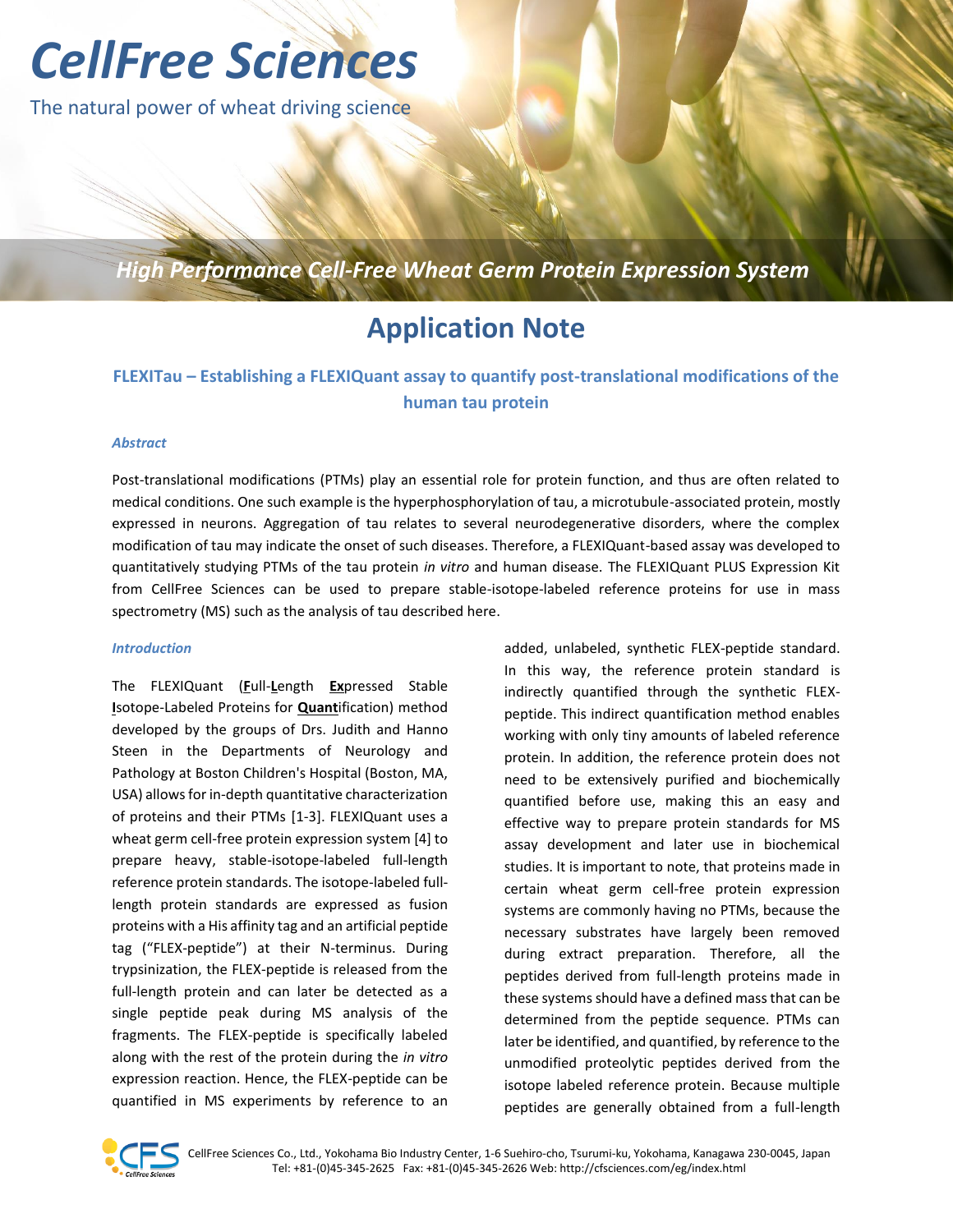protein standard, the method often allows to monitor PTMs at various amino acids along major parts of the protein of interest. This possibility had driven the development of a new assay in the Steen lab, denoted as "FLEXITau", to quantitatively studying posttranslational modifications of the human tau protein [\[5\]](#page-3-2).



*Figure 1: Preparation of a labeled reference protein requires four basic steps: 1. Preparation of an expression vector for protein of interest; 2. Protein expression and labeling in wheat germ cell-free protein expression system; 3. Enrichment of the reference protein, e.g. by use of His-tag; 4. Confirmation of protein expression.*

#### *Materials and methods*

Isotope-labeled tau was prepared using an aminoacid-free wheat germ extract of the WEPRO8240H series (CellFree Sciences, Japan). The amino-acid-free extract provides more flexibility to select different amino acids for labeling with about 97% incorporation efficiency. In the case of FLEXITau, a triple labeling strategy [lysine K8 (<sup>13</sup>C<sub>6</sub> <sup>15</sup>N<sub>2</sub>), arginine R10 ( ${}^{13}C_6$   ${}^{15}N_4$ ), aspartate D5 ( ${}^{13}C_4$   ${}^{15}N_1$ )]. Moreover, the WEPRO8240H wheat germ extract was precleared on a Ni resin to reduce the number of background proteins when using a His-tag for enriching the labeled reference protein in an affinity purification step (*Figure 1*). Before use, tau reference protein preparations were incubated with lambda protein phosphatase for 30 min to remove possible phosphate groups and to ensure working with unmodified peptides. Further details on conducting FLEXITau experiments can be found in the supporting information to [\[5\]](#page-3-2).

#### *Results and discussion*

Studying PTMs of tau in clinical samples is complex because of multiple modifications at different sites varying depending on the biological context. Specific antibodies directed against a phosphorylated serine and threonine are often used, but they do not provide information on the total number of phosphorylations and other modifications. Protein MS is a powerful approach to study PTMs, nonetheless the limited accuracy of low-resolution MALDI-TOF analysis had provided inconsistent data on the phosphorylation status of the tau protein [\[6\]](#page-3-3). This motivated the development of FLEXITau, where an added full-length, stable isotope-labeled tau standard allowed for sensitive and reproducible data acquisition using an SRM (selective reaction monitoring) workflow.

FLEXITau was developed based on the FLEXIQuant method that had already been used for example to analyze mitotic regulators such as CDC27 [\[2\]](#page-3-4) or KifC1 [\[7\]](#page-3-5) in whole cell lysates. To study the extend of protein modifications, a quantitative workflow is required, where a reference standard comprising the entire protein is preferred over other approaches using few selected reference peptides. The wheat germ cell-free protein expression system offers effective means for the preparation of full-length reference proteins, where the open reaction format enables easy protein labeling reactions. Over 18,000 human recombinant proteins have been prepared in this way to obtain reference peptides for targeted proteomics [\[8\]](#page-3-6). The tau protein within the sarkosyl insoluble fraction of brain lysates from tauopathy patients can be directly detected by MS without enrichment from the sample. Since there is no enrichment step for the endogenous tau protein, it is necessary to enrich the reference tau standard after completion of expression reaction in the wheat germ system. Otherwise, the reference protein may be too much diluted with wheat proteins from the crude reaction mixture. The His-tag added along with the FLEX-peptide tag in the fusion protein can be used to easily and rapidly enrich the standard. The purification step for the reference protein is not required when the target protein must be enriched for detection. In such cases, the reference protein can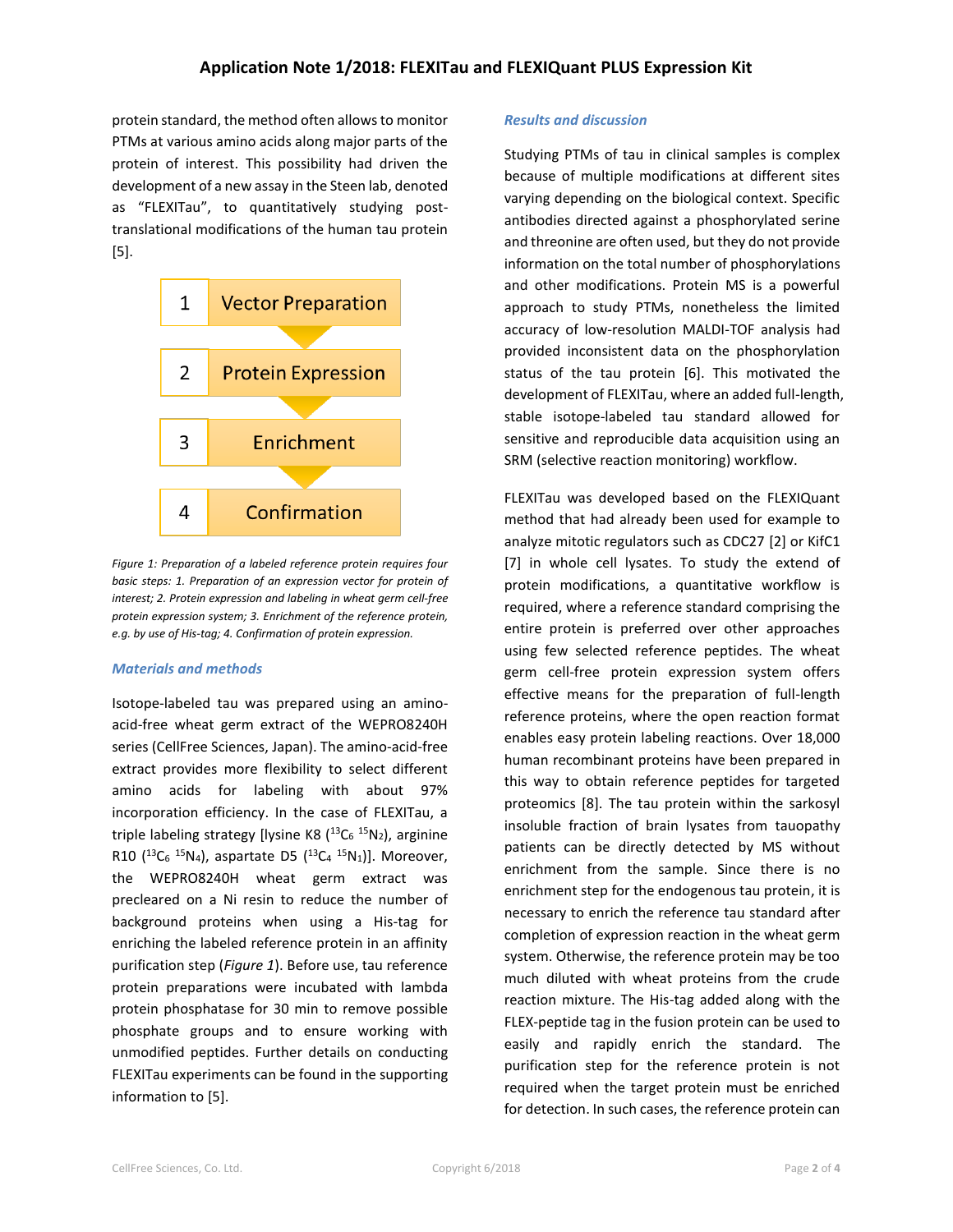#### **Application Note 1/2018: FLEXITau and FLEXIQuant PLUS Expression Kit**

be enriched together with the target protein within the sample. As said, the proteins made in this wheat germ system are commonly lacking modifications, but to ensure working with an entirely dephosphorylated standard the labeled tau reference protein is further incubated with lambda protein phosphatase to remove any possible phosphate groups. The sample ("light protein") and reference ("heavy protein") are mixed early in samples processing to minimize quantification errors caused by samples losses or technical problems. All further steps during sample preparation are applied to light and heavy proteins together and follow standard processes for protein MS experiments. Only the light FLEX-peptide reference must be added before the mass spectra can be acquired. This FLEX-peptide is needed to quantify the heavy peptides derived from the tau reference standard.



*Figure 2: Detecting modified peptides: 1. The "light" protein in the sample is mixed with the "heavy" protein standard. Both proteins are processed together where peptides are released after tryptic digestion (red triangles); 2. Peptides derived from both proteins are then detected by MS. Whereas the ratio of light to heavy remains unchanged for unmodified peptides (here peptide 1 and 3), the ratio of light to heavy is changed once a phosphorylated peptide is observed (here peptide 2). If only one modification occurs per peptide, the amount of modified peptide can be determined by reference to the ratio of light to heavy; additional considerations are required if multiple modifications occur on the same peptid*e [\[5\]](#page-3-2). *H = His-tag, F = FLEX-peptide*

PTM detection is done by comparing peptide pairs of light and heavy isotopologues (*Figure 2*). The mixing ratio between the tau protein in the sample and the tau reference standard is calculated for unmodified peptide pairs. Knowing this ratio, modified peptides can be identified where the amount of unmodified peptide within the sample is reduced in favor of the modified form. In the best case, the amount of modification can be determined from the change to the mixing ratio (one modification per peptide); refer to the publication for more details on the analysis of peptides with multiple modifications [\[5\]](#page-3-2). Following this approach, the FLEXITau assay can reproducibly achieve a sequence coverage of up to 75% using 23 peptides. For a concentration range of 0.4 to 400 fmol a  $R<sup>2</sup>$  value of >0.98 was observed for approximately 90% of the peptides [\[5\]](#page-3-2). FLEXITau was successfully used to get a better overview on the PTM landscape of tau in AD post-mortem brain samples and offers great promises for future use in clinical studies.

#### *Conclusion*

The FLEXITau assay demonstrates the benefits of working with a full-length reference protein in MS studies. The FLEX-peptide within the reference protein standard enables not only quantitative SRM experiments but was used here to obtain additional information on the PTM status of the tau protein.

It is easy to establish FLEXIQuant experiments by using the new **\***FLEXIQuant PLUS Expression Kit from CellFree Sciences that provides ready to use reagents for preparing labeled proteins starting directly from a DNA template. A premixed reaction mixture dedicated for MS experiments (also available separately in the Premium PLUS Expression Kit for MS) is used for incorporation of  $^{13}C/^{15}N$  labeled lysine and arginine. High incorporation rates of about 99% for the labeled  $^{13}C/^{15}N$  labeled lysine and arginine can be achieved because of the use of a wheat germ cellfree expression system optimized for protein labeling. The kit further provides a positive control, an expression vector to prepare a template for fusion protein expression together with the His-tag and FLEX-peptide, and the FLEX-peptide reference peptide. The protein expression and labeling experiment is highly reproducible to repeatedly prepare labeled reference proteins for protein MS. We hope that the new FLEXIQuant PLUS Expression Kit will help to develop more assays for protein MS